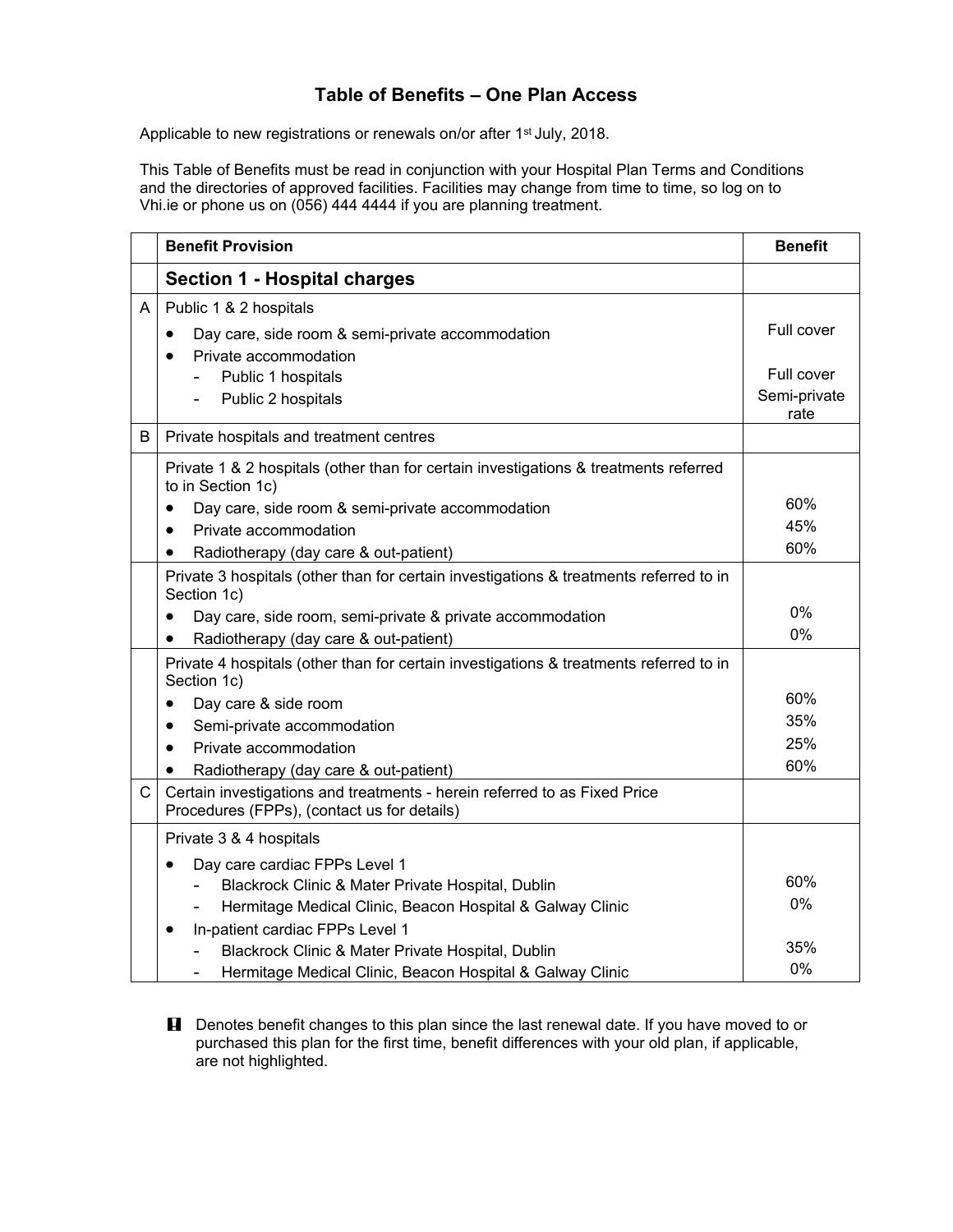|              | Day care non-cardiac FPPs Level 1 (other than Radiotherapy and<br>$\bullet$                                                                                   |                                   |
|--------------|---------------------------------------------------------------------------------------------------------------------------------------------------------------|-----------------------------------|
|              | Chemotherapy, refer to Section 1B)<br>Blackrock Clinic & Mater Private Hospital, Dublin                                                                       | 60%                               |
|              | Hermitage Medical Clinic, Beacon Hospital & Galway Clinic                                                                                                     | $0\%$                             |
|              | In-patient non-cardiac FPPs Level 1 (other than Radiotherapy and<br>٠                                                                                         |                                   |
|              | Chemotherapy, refer to Section 1B)                                                                                                                            |                                   |
|              | Blackrock Clinic & Mater Private Hospital, Dublin                                                                                                             | 35%                               |
|              | Hermitage Medical Clinic, Beacon Hospital & Galway Clinic                                                                                                     | 0%                                |
|              | In-patient cardiac FPPs Level 2                                                                                                                               | 0%                                |
|              | <b>Section 2 - Consultants' fees/GP procedures</b>                                                                                                            |                                   |
| A            | In-patient treatment, day-care/side room/out-patient & GP procedures                                                                                          |                                   |
|              | Participating consultant/GP<br>٠                                                                                                                              | Full cover                        |
|              | Non-participating consultant/GP                                                                                                                               | Standard<br>benefit               |
|              | Section 3 - Psychiatric cover (read in conjunction with Section                                                                                               |                                   |
|              | 1)                                                                                                                                                            |                                   |
| A            | In-patient psychiatric cover                                                                                                                                  | 180 days                          |
| B            | Day care psychiatric treatment for approved day care programmes                                                                                               | Contact us for<br>further details |
| $\mathsf{C}$ | In-patient treatment for alcoholism, drug or other substance abuse in any 5 year<br>period                                                                    | 91 days                           |
|              | <b>Section 4 - Maternity</b>                                                                                                                                  |                                   |
| A            | Normal confinement                                                                                                                                            |                                   |
|              | Public hospital benefit (up to 3 days)<br>$\bullet$                                                                                                           | Full cover                        |
|              | Caesarean delivery (as per hospital benefits listed)                                                                                                          | <b>Refer Section</b>              |
|              | Home birth benefit                                                                                                                                            | €2,275                            |
| B            | In-patient maternity consultant fees (per Schedule of Benefits for Professional                                                                               | Agreed                            |
|              | Fees)                                                                                                                                                         | charges                           |
|              | <b>Section 5</b>                                                                                                                                              |                                   |
| ΑI           | Convalescent care - first 14 nights                                                                                                                           | €45 per night                     |
| B            | Cancer care support - one night's accommodation up to €100, for each treatment                                                                                | €1,500 per<br>calendar year       |
| С            | Vhi Healthcare approved medical and surgical appliances - subject to an excess of<br>€300 per member per year (contact us for details of eligible appliances) | €3,200 per<br>member year         |
| D            | Vhi Hospital@Home                                                                                                                                             | Full cover                        |
| Ε            | Child home nursing - 14 days per calendar year                                                                                                                | €100 per day                      |
| F            | Parent accompanying child - 14 days per calendar year, following a stay in excess<br>of 3 days in hospital                                                    | €40 per day                       |
|              | <b>Section 6 - Transport costs</b>                                                                                                                            |                                   |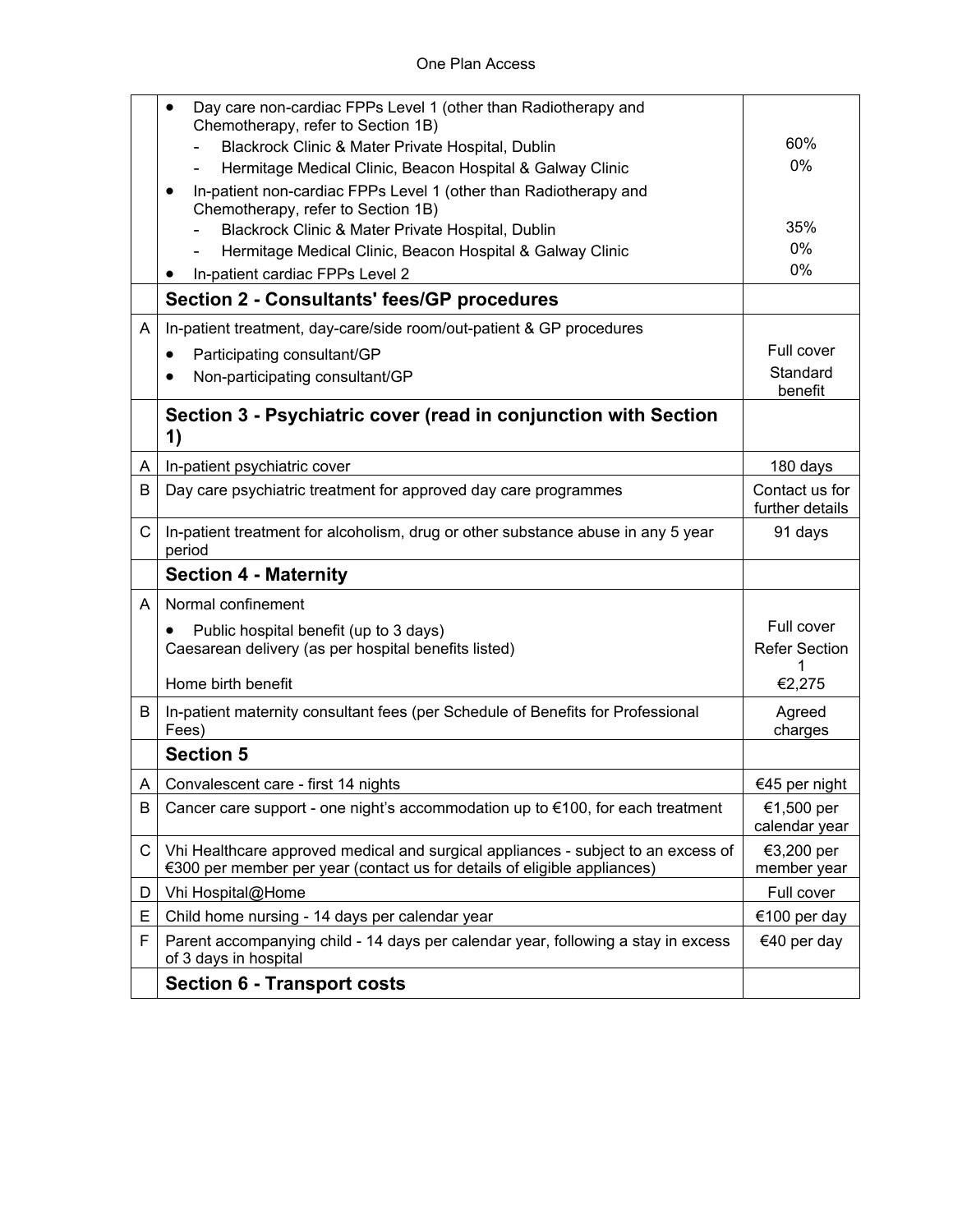| A  | Transport costs (covered in accordance with our rules)                                                                                                                                                                                  | Agreed<br>charges     |
|----|-----------------------------------------------------------------------------------------------------------------------------------------------------------------------------------------------------------------------------------------|-----------------------|
|    | Section 7 - Cover outside Ireland                                                                                                                                                                                                       |                       |
| A  | Emergency treatment abroad                                                                                                                                                                                                              | €65,000               |
| В  | Elective treatment abroad (subject to prior approval)                                                                                                                                                                                   |                       |
|    | Surgical procedures available in Ireland (as per level of cover in Ireland)<br>$\bullet$                                                                                                                                                | €65,000               |
|    | Treatment not available in Ireland                                                                                                                                                                                                      | €65,000               |
|    | <b>Section 8</b>                                                                                                                                                                                                                        |                       |
| A  | In-patient MRI scans (covered in accordance with Section 1)                                                                                                                                                                             | Agreed<br>charges     |
| B  | Out-patient MRI scans                                                                                                                                                                                                                   |                       |
|    | Category 1 - approved MRI centres                                                                                                                                                                                                       | Full cover            |
|    | Category 2 - approved MRI centres, agreed MRI charges & consultant<br>٠<br>Radiologists fees (subject to an excess of €125 per scan)                                                                                                    | Full cover            |
| C. | PET-CT scans (covered in accordance with our rules)                                                                                                                                                                                     | Agreed<br>charges     |
| D  | CT Scans (covered in accordance with our rules) $\blacksquare$                                                                                                                                                                          | Full cover            |
|    | Section 9 – Day-to-day medical expenses (benefits are per visit,<br>per member, unless otherwise indicated) H                                                                                                                           |                       |
| A  | General practitioner                                                                                                                                                                                                                    | €13                   |
| В  | Consultant consultation                                                                                                                                                                                                                 | €39                   |
| C  | Pathology - consultants' fees (per referral)                                                                                                                                                                                            | €20                   |
| D  | Radiology - consultants' fees for professional services (per procedure)                                                                                                                                                                 | €60                   |
| E. | Pathology/Radiology or other diagnostic tests (refer to Section 8 for out-patient<br>MRI benefits) - 50% of agreed charges in an approved out-patient centre. Contact<br>us for details of eligible diagnostic tests and reimbursements | €500 per year         |
| F. | Pre- and post-natal care (combined visits)                                                                                                                                                                                              | €255                  |
| G  | Physiotherapist                                                                                                                                                                                                                         | €13                   |
| H. | Acupuncturists, Chiropractors, Osteopaths, Physical therapists, Reflexologists - 12<br>combined visits                                                                                                                                  | €13                   |
|    | Chiropodists/Podiatrists, Dieticians, Occupational therapists, Speech therapists,<br>Orthoptists, Clinical Psychology - 12 combined visits                                                                                              | €13                   |
| J  | Accident & emergency cover                                                                                                                                                                                                              | €13                   |
| K. | Out-patient mental health therapy - 12 visits in an approved out-patient mental<br>health centre                                                                                                                                        | €20                   |
| L  | Vhi Online Doctor - 6 visits (available through the Vhi App)*                                                                                                                                                                           | Full cover            |
| м  | Vhi SwiftCare exclusive benefit to Vhi customers*                                                                                                                                                                                       |                       |
|    | Initial consultation (charge is €125 – you pay €50)<br>٠                                                                                                                                                                                | €75                   |
|    | Follow-up treatment package after this consultation for x-rays, tests & medical<br>$\bullet$<br>aids (maximum you will pay is €150 for this follow-up treatment)                                                                        | 50% of total<br>costs |